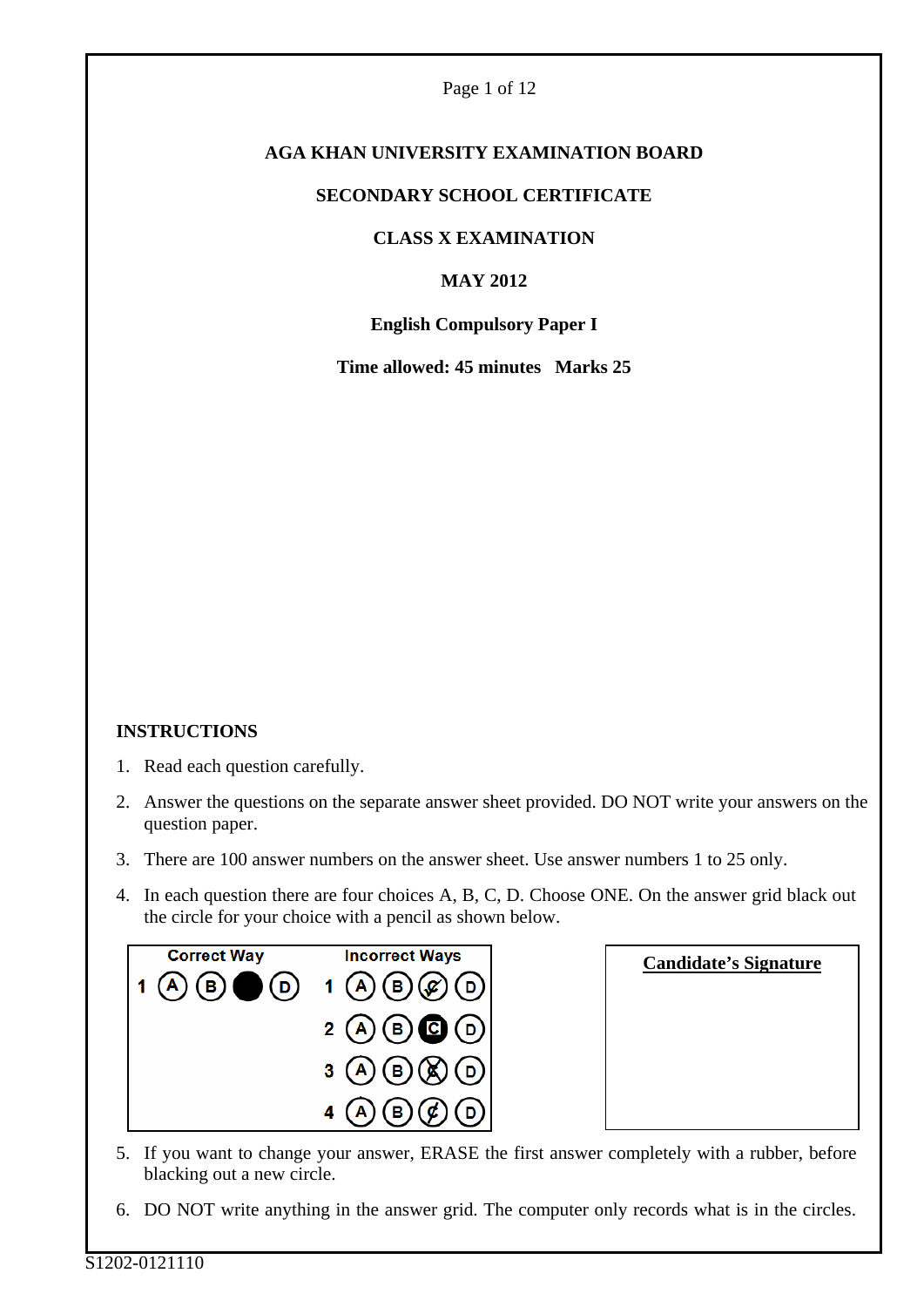#### Page 2 of 12

#### **Listening Comprehension Section**

This section is 25 minutes long. In this section you will hear two recordings. Each one will be played twice.

Listen carefully to the first recording then read the questions. You will have two minutes' reading time.

The recording will then be replayed. You can make notes on your question paper.

When the recording has finished, enter your answers on your separate answer sheet. You will have three and a half minutes to pencil in your answers.

Follow the instruction on the front page of Paper I to show which of the options; A, B, C or D you have selected for each question.

# **Listening Passage I**

This is a story about an imaginary town called 'Boring'.

#### **Source: Extracted from 'Stories for Children by Ekta'**

Now listen to the recording.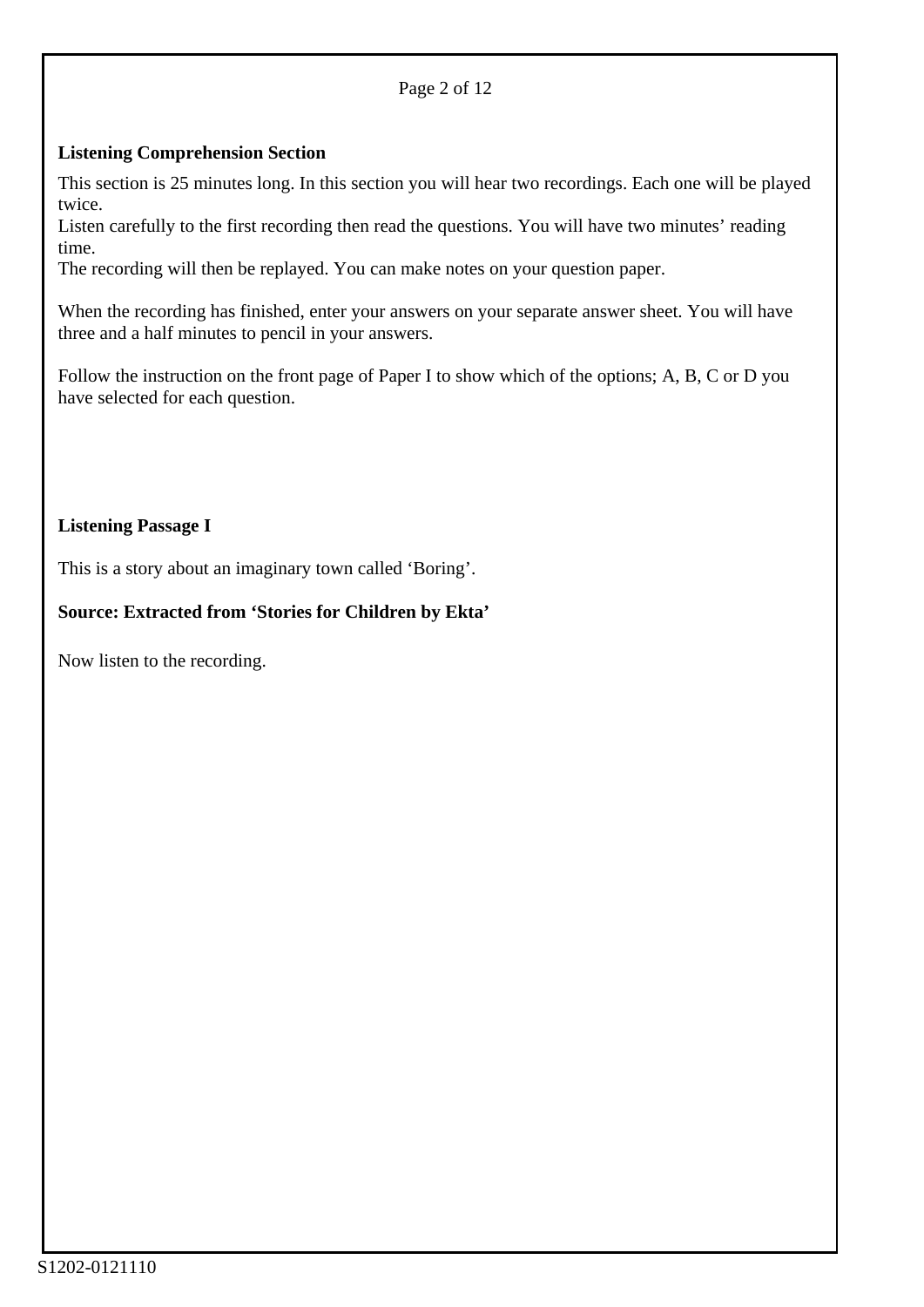#### Page 3 of 12

Mark your responses to these questions on your multiple choice answer sheet.

- 1. The town was called 'Boring' because
	- A. children were interested in studies.
	- B. it was situated beside a dull lake.
	- C. children used to avoid each other.
	- D. life was dull and without fun.

2. Which of the following was NOT a part of the children's schedule in 'Boring'?

- A. Preparing for tests
- B. Talking about marks
- C. Deceiving each other
- D. Visiting each other

# 3. The children used to lie to each other about studies because they

- A. wanted to avoid each other.
- B. wanted to prepare for the test.
- C. did not want others to study.
- D. thought life was boring.
- 4. The main activity of the children of 'Boring' was to
	- A. prepare for tests.
	- B. think about marks.
	- C. deceive each other.
	- D. pretend not to study.
- 5. Sana's grandmother was very unusual because she
	- A. thought life was boring.
	- B. pretended to be happy.
	- C. was keen on food.
	- D. used to smile and greet others.
- 6. People used to move away from grandmother because she
	- A. was lively and cheerful.
	- B. giggled all the time.
	- C. had silvery hair.
	- D. was new to the town.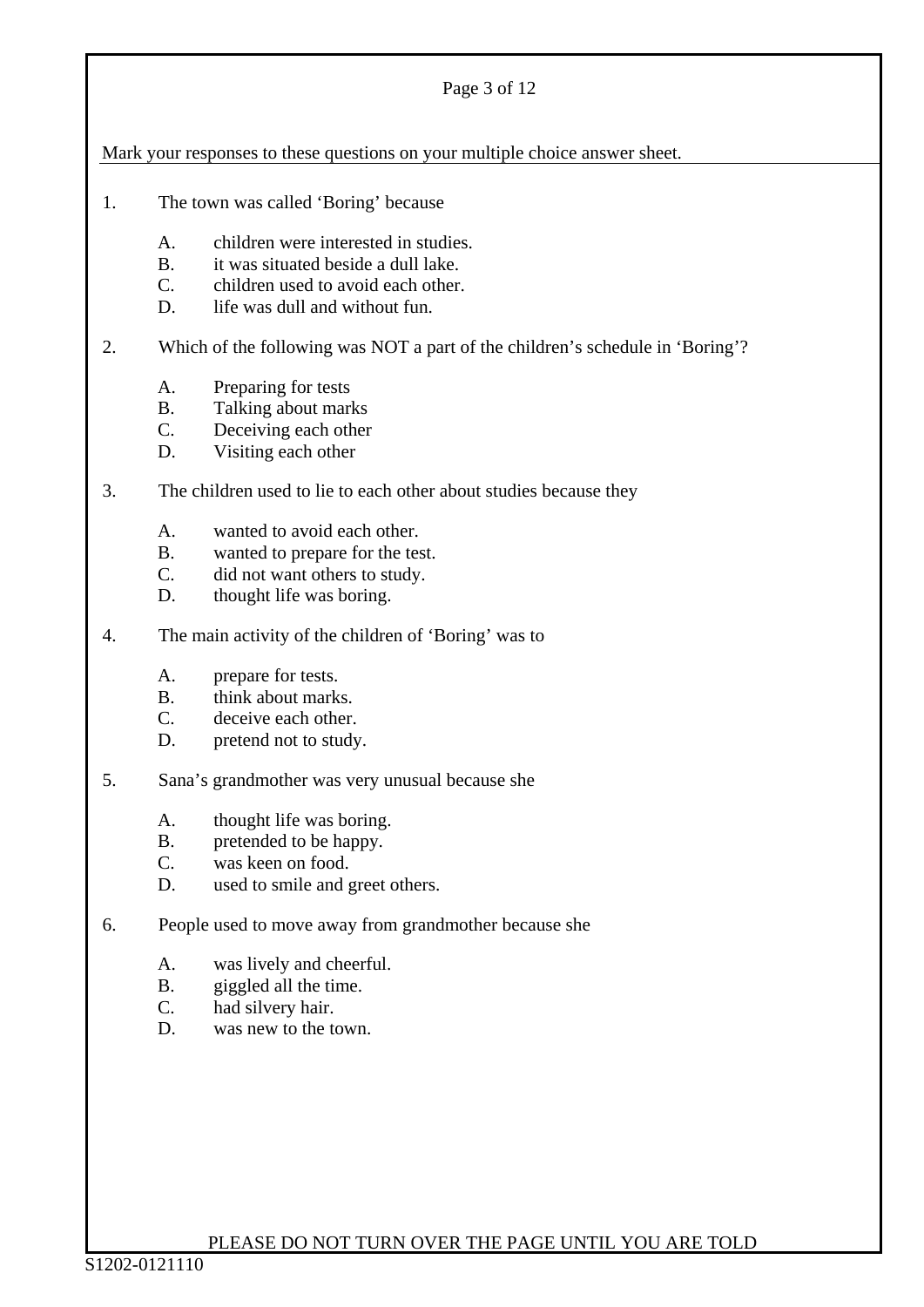#### Page 4 of 12

Now, we will play the second recording. It will also be played twice.

Listen carefully to the first playing, and then read the questions. You will have two minutes' reading time. The recording will then be replayed.

When the recording has finished, enter your answers on your separate answer sheet. You will have three and a half minutes to pencil in your answers.

# **Listening Passage II**

The passage describes various characteristics of earthworms.

#### **Source: The Express Tribune**

Now listen to the recording.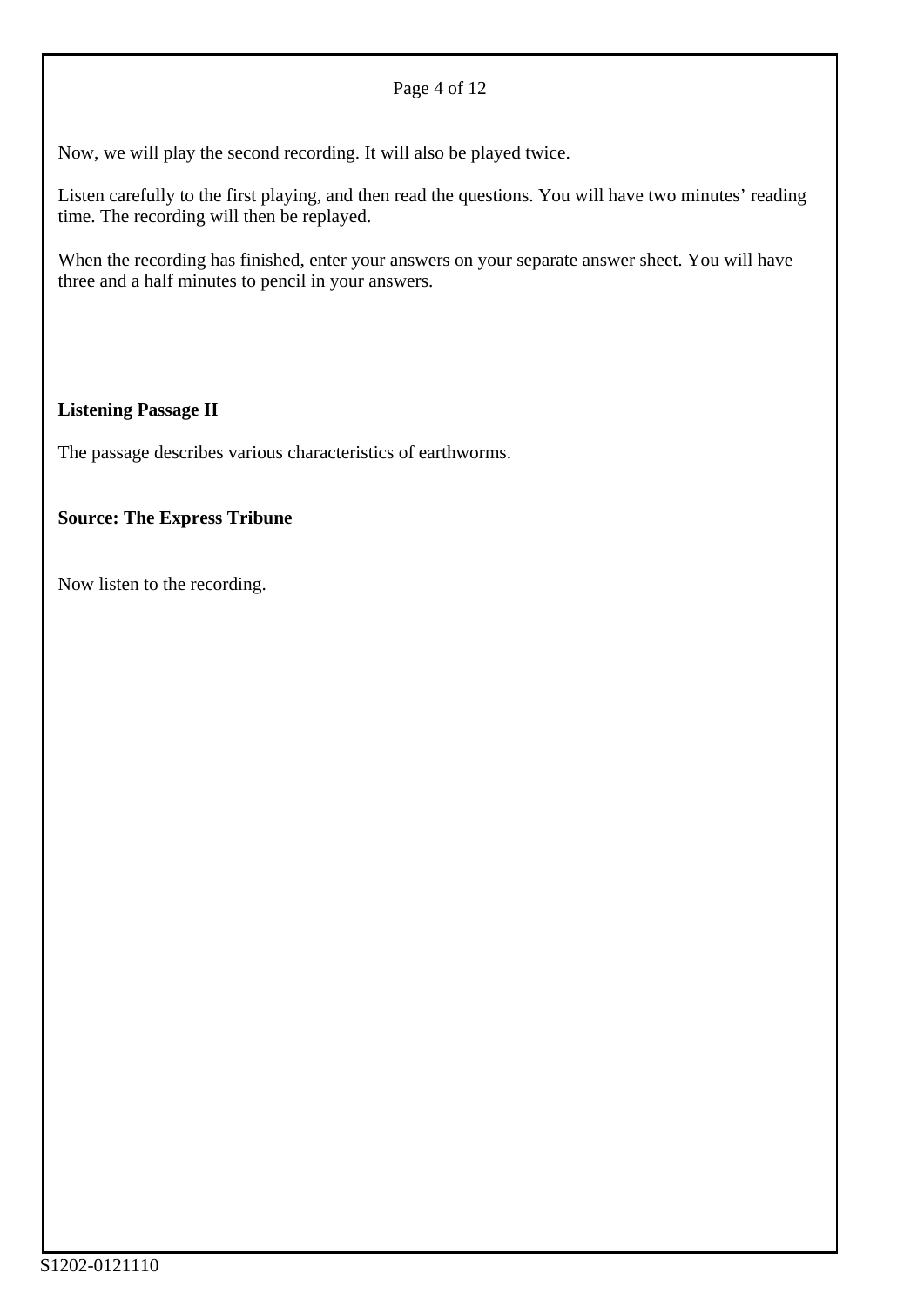#### Page 5 of 12

Mark your responses to these questions on your multiple choice answer sheet.

- 7. Which of the following is TRUE?
	- A. Earthworms are always small in size.
	- B. Common earthworms are found in India and South America.
	- C. Giant earthworms are 1.8 to 2 metres in height.
	- D. Earthworms are usually killed along with the insects.

#### 8. The presence of earthworms

- A. kills the insects.
- B. improves the quality of soil.
- C. causes farmers to use chemicals.
- D. harms the plants.

# 9. The side effect of using pesticides (insect-killing chemicals) is that

- A. plants are harmed.
- B. insects are killed.
- C. earthworms are eliminated.
- D. earthworms get smaller.

#### 10. The size of an earthworm can be between

- A. 2 to 3.5 metres.
- B. 1.8 to 3.5 metres.
- C. a few inches to 3.5 metres.
- D. very big to 3.5 metres.
- 11. According to the passage, 'earthworms are hearty eaters'. Evidence which supports this fact is that they eat
	- A. small insects.
	- B. crops of farmers.
	- C. anything they can.
	- D. mostly green leaves from crops.
- 12. Which of the following is a PHYSICAL characteristic of an earthworm?
	- A. Earthworms are affected by chemicals.
	- B. Earthworms do not have eyes or ears.
	- C. Earthworms are hearty eaters.
	- D. Earthworms help the farmers.

#### PLEASE DO NOT TURN OVER THE PAGE UNTIL YOU ARE TOLD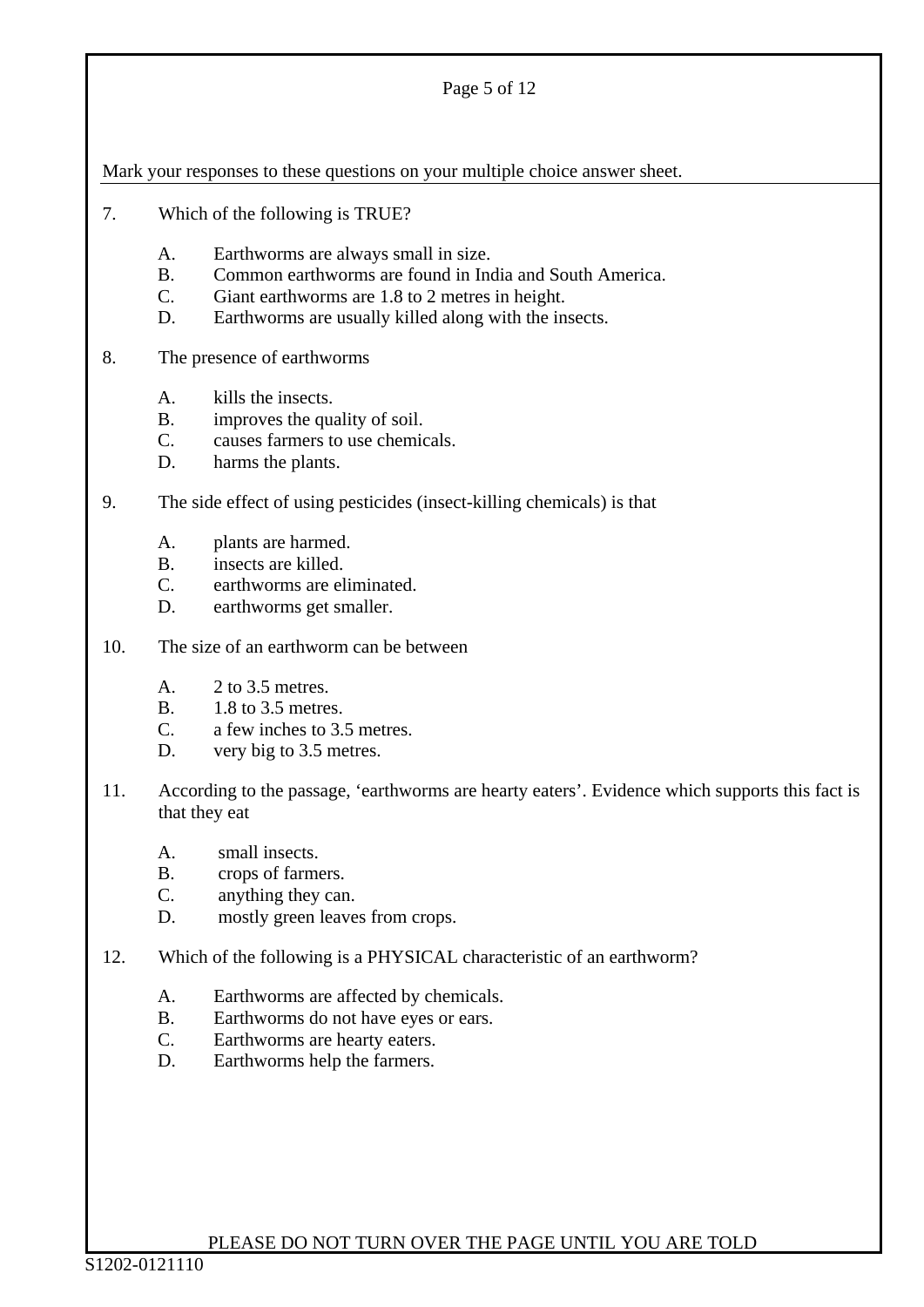#### Page 6 of 12

#### **Reading Comprehension Section**

You have 20 minutes for this section; you are advised to spend approximately 10 minutes on each of the given passages. This section has two reading passages.

Read the passage carefully and answer the multiple choice questions which follow:

#### **Reading Passage I**

It was Maeterlinck who introduced me to the bee. I mean, in the psychical and in the poetical way. I had had a business introduction earlier. It was when I was a boy. It is strange that I should remember a formality like that so long; it must be nearly sixty years.

5 Bee scientists always speak of the bee as she. It is because all the important bees are of that sex. In the hive there is one married bee, called the queen; she has fifty thousand children; of these, about one hundred are sons; the rest are daughters. Some of the daughters are young maids, some are old maids, and all are virgins and remain so.

10 are regally fed and tended from birth. No other bees get such fine food as they get, or live There are always a few royal heirs in stock and ready to take her place - ready and more than anxious to do it, although she is their own mother. These girls are kept by themselves, and such a high and luxurious life. By consequence they are larger and longer and sleeker than their working sisters. And they have a curved sting, shaped like a scimitar, while the others have a straight one.

15 bee will sting and kill another common bee, for cause, but when it is necessary to kill the A common bee will sting any one or anybody, but a royalty stings royalties only. A common queen other ways are employed. When a queen has grown old and slack and does not lay enough eggs, one of her royal daughters is allowed to come to attack her, the rest of the bees looking on at the duel and seeing fair play. It is a duel with the curved stings. If one of the fighters gets hard pressed and gives it up and runs, she is brought back and must try again -

20 once, maybe twice; then, if she runs yet once more for her life, judicial death is her portion; her children pack themselves into a ball around her person and hold her in that compact grip for two or three days, until she starves to death or is suffocated. Meantime the victor bee is receiving royal honours and performing the one royal function - laying eggs.

25 fifty thousand or one hundred thousand in number, and they are the workers, the laborers. No After the queen, the personage next in importance in the hive is the virgin. The virgins are work is done, in the hive or out of it, save by them. The males do not work, the queen does no work, unless laying eggs is work, but it does not seem so to me.

#### **Source: Extracted from 'The Bee' by Mark Twain**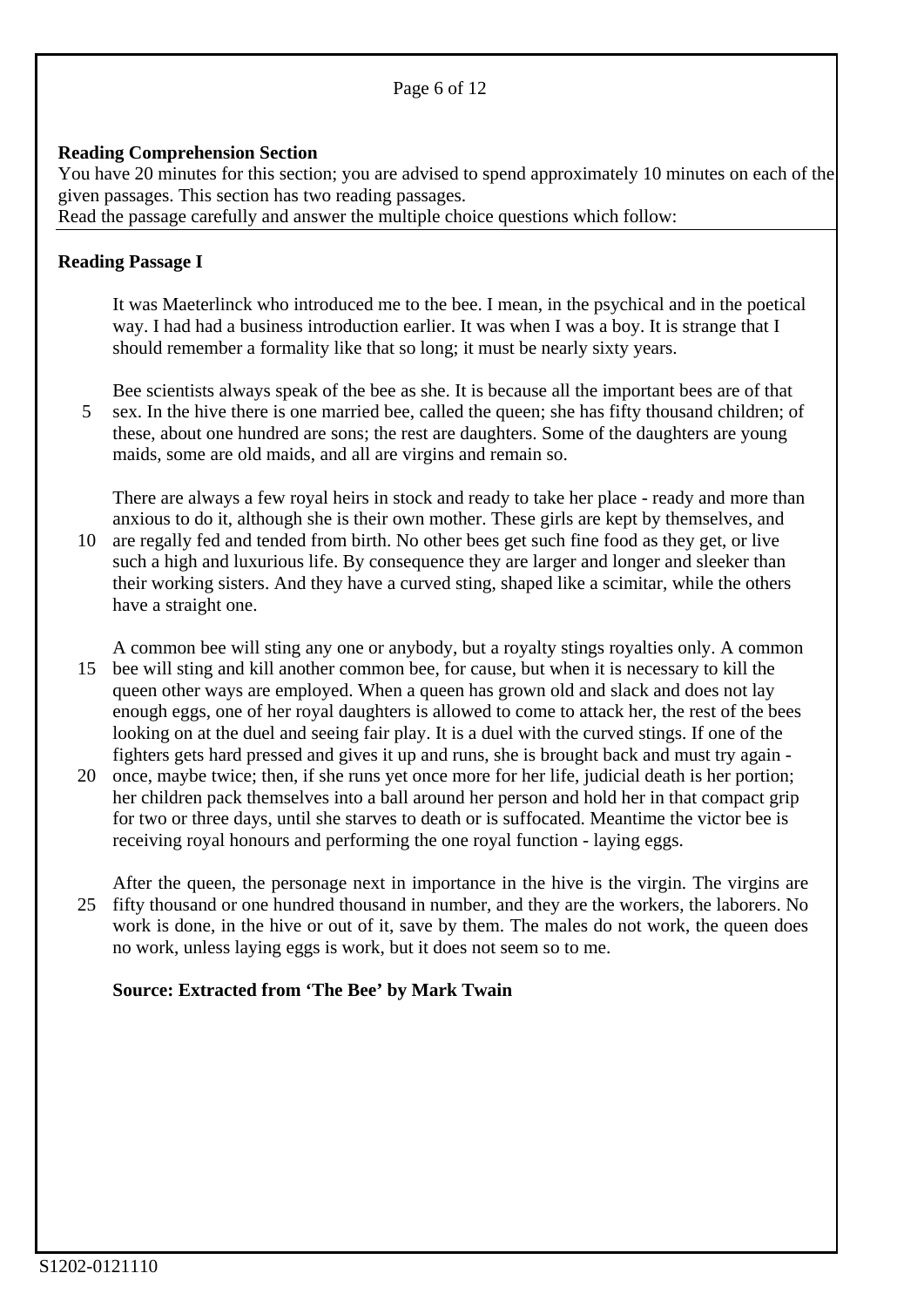#### Page 7 of 12

Mark your responses to these questions on your multiple choice answer sheet*.*

- 13. Which of the following ways is employed to kill the queen?
	- A. The male stings the queen.
	- B. A common bee has a duel with the queen.
	- C. She is thrown out of the nest.
	- D. The queen is starved to death.
- 14. The scientists refer to bees as 'she' because
	- A. there are no male bees in a beehive.
	- B. female bees live a high and luxurious life.
	- C. most bees are females.
	- D. one of them is chosen as the queen.
- 15. "The heirs are regally fed and tended from birth". Which of the following words can correctly replace 'regally' in this statement?
	- A. Richly
	- B. Repeatedly
	- C. Rapidly
	- D. Royally
- 16. Which of the following bees do all the work?
	- A. Virgins
	- B. Royal daughters
	- C. Males
	- D. The queen
- 17. All of the following are correct about royal daughters EXCEPT that they
	- A. are bigger and better groomed.
	- B. can sting anybody.
	- C. do not work.
	- D. have a curved sting.
- 18. According to the hierarchy, virgins receive the next importance to the queen as they
	- A. are in the majority.
	- B. have a straight sting.
	- C. do not lay eggs.
	- D. kill other bees.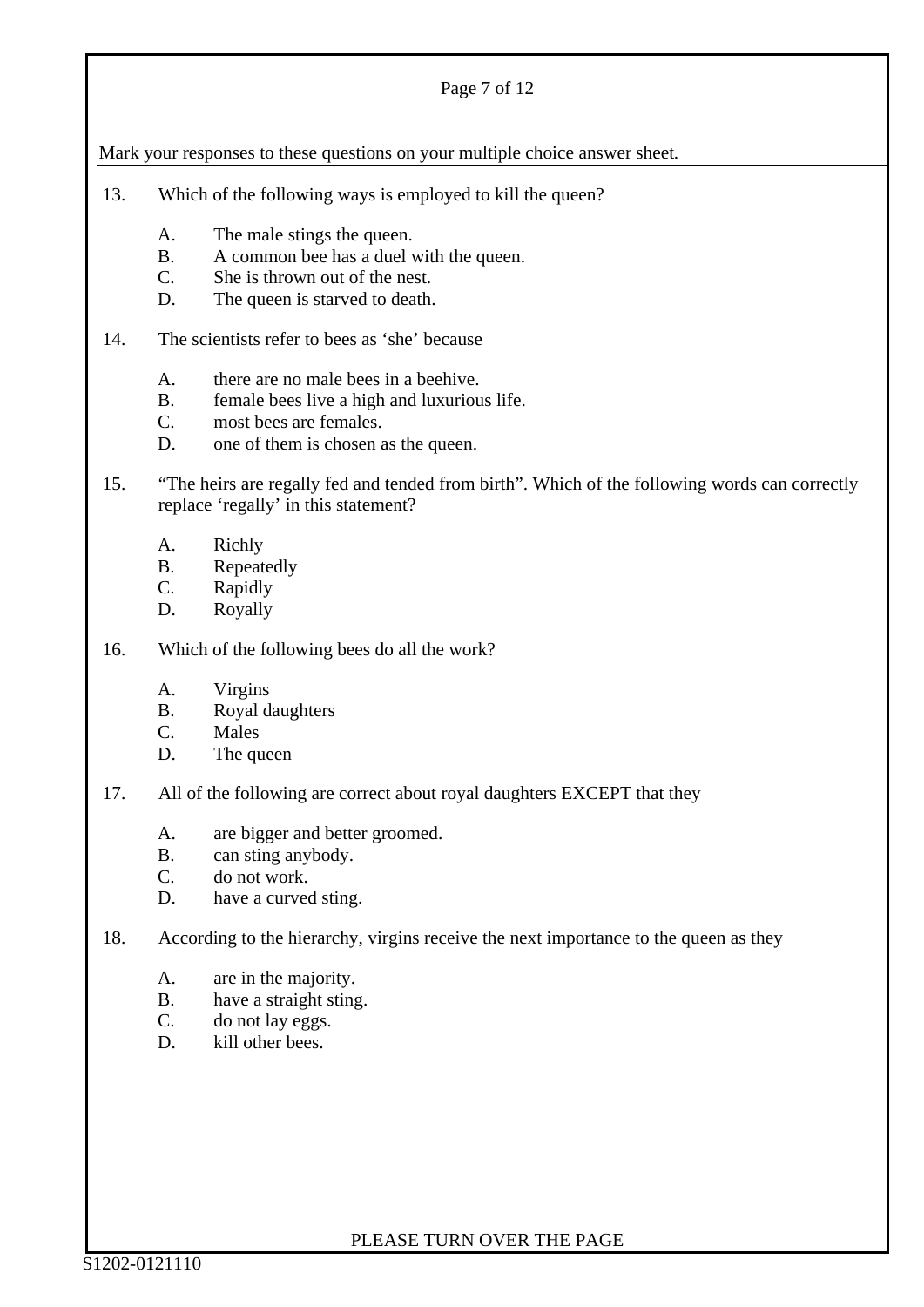#### Page 8 of 12

#### Read the passage carefully and answer the multiple choice questions which follow:

#### **Reading Passage II**

Isn't this true we all are fond of tasty food? Who would not agree that chicken cheese pizza is lip-smacking and *biryani* or mutton *haleem* is simply mouth-watering? Food prepared with tasty ingredients and appetising spices not only tastes good, it also looks and smells tempting. But has it ever crossed your mind what makes food finger licking and delicious? And not just the highly

5 spiced fast food or peppery snacks but also the simple staple food your mother cooks at home. The answer is simple: spices, several of them. Of course, the motherly love which goes into food too makes it appealing but spices exclusively take the major credit for adding different flavour to it.

10 Spices are preferred for adding taste, colour and aroma to food. Spices (the word is a derivative of the Latin word "species") are made from various scented seeds, fruits, roots or bark. They are commonly used in dried form, as powder or as a whole seed like cumin seeds or mustard seeds. Since they are dry, they can be stored easily and the good thing is if kept carefully they would not lose their flavour for days, unlike herbs that are leafy green parts of the plants and are mainly used fresh for the same purpose.

15 Spices are used to enhance the taste and are added to food in a small quantity. Other than this, they also act as preservatives and prevent the growth of harmful bacteria in food. Some spices are believed to have medicinal uses as well.

It is amazing to learn that the common black pepper and other spices have a long history. It is so vast that just going through it you would feel like yawning. There are many speculations about the origin of spices and how they were used in earlier times.

However, it is believed that spices began to be used in ancient times, though not as specifically as they are used today. Their regular use actually started in the  $10<sup>th</sup>$  century. Their multiple uses came to the knowledge of men when people in olden days used leaves from different herbs and shrubs for covering and keeping meat. The leaves would not only cover the food but also give a

25 30 certain fragrance and added flavour to food. This interested them to research more about plants and seeds. And gradually they found different seeds, berries and barks, that later came to be used as spices. History tells us that Arabia was the hub of the spice trade. The Arabs were believed to be the ones who first introduced spices to European markets. The Portuguese and Spanish too were in the spice trade. The competition was tough in the spice trade and it is said that the Arabs enjoyed an edge in this trade.

#### **Source: Young World, DAWN**

20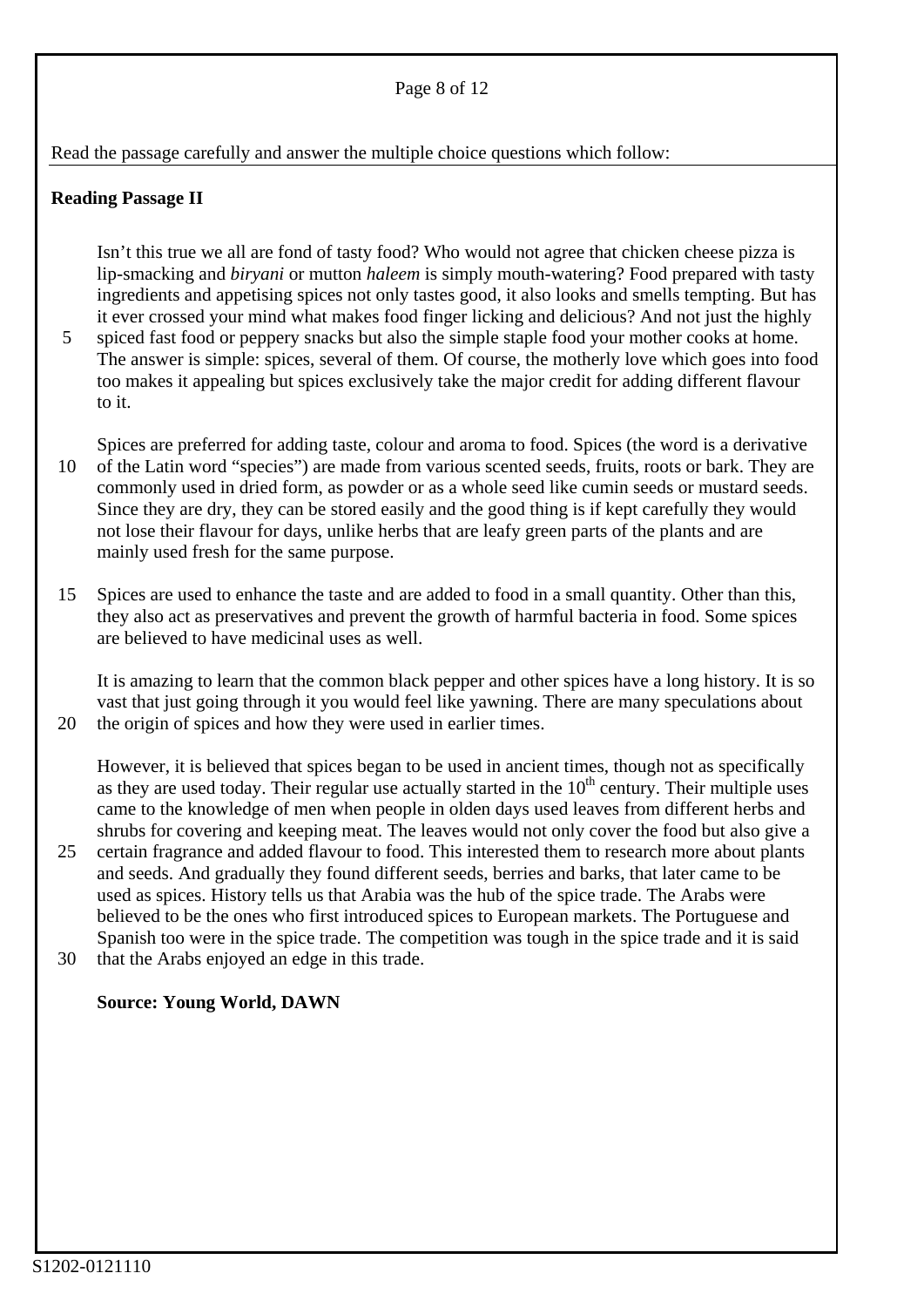#### Page 9 of 12

Mark your responses to these questions on your multiple choice answer sheet.

- 19. All of the following represent the author's opinion about spices EXCEPT
	- A. spices enhance the taste of chicken pizza.
	- B. appetizing spices smell tempting.
	- C. home made food is not good in taste.
	- D. the long history of spices is amazing.

20. According to the author, what other ingredient adds taste to food, beside spices?

- A. Scented seed
- B. Staple food
- C. Motherly love
- D. Herbs and shrubs
- 21. Which of the following is NOT true about the spices?
	- A. Spices were first introduced to Europe by the Arabs.
	- B. Spices can be used in more than one form.
	- C. Spices are derived from the word 'species'.
	- D. Spices promote the growth of bacteria.
- 22. Which of the following spices is NOT mentioned in the passage?
	- A. Salt
	- B. Cumin seed
	- C. Mustard Seeds
	- D. Black pepper
- 23. The flavour of spices can be maximized and preserved through
	- A. adding direct flavours.
	- B. using them in small quantities.
	- C. using dry leaves and seeds.
	- D. storing them properly.
- 24. Which of the following correctly indicates the discovery of spices in ancient times?
	- A. Different herbs and shrubs were used to extract spices.
	- B. Common black pepper and other spices have a long history.
	- C. The leaves that were used to cover the food added flavour to it.
	- D. Spices were introduced to Europe by the Portuguese.
- 25. The author of the article is not sure about the
	- A. commercial value of spices.
	- B. antiseptic value of spices.
	- C. use of spices for preserving things.
	- D. use of spices in past times.

END OF PAPER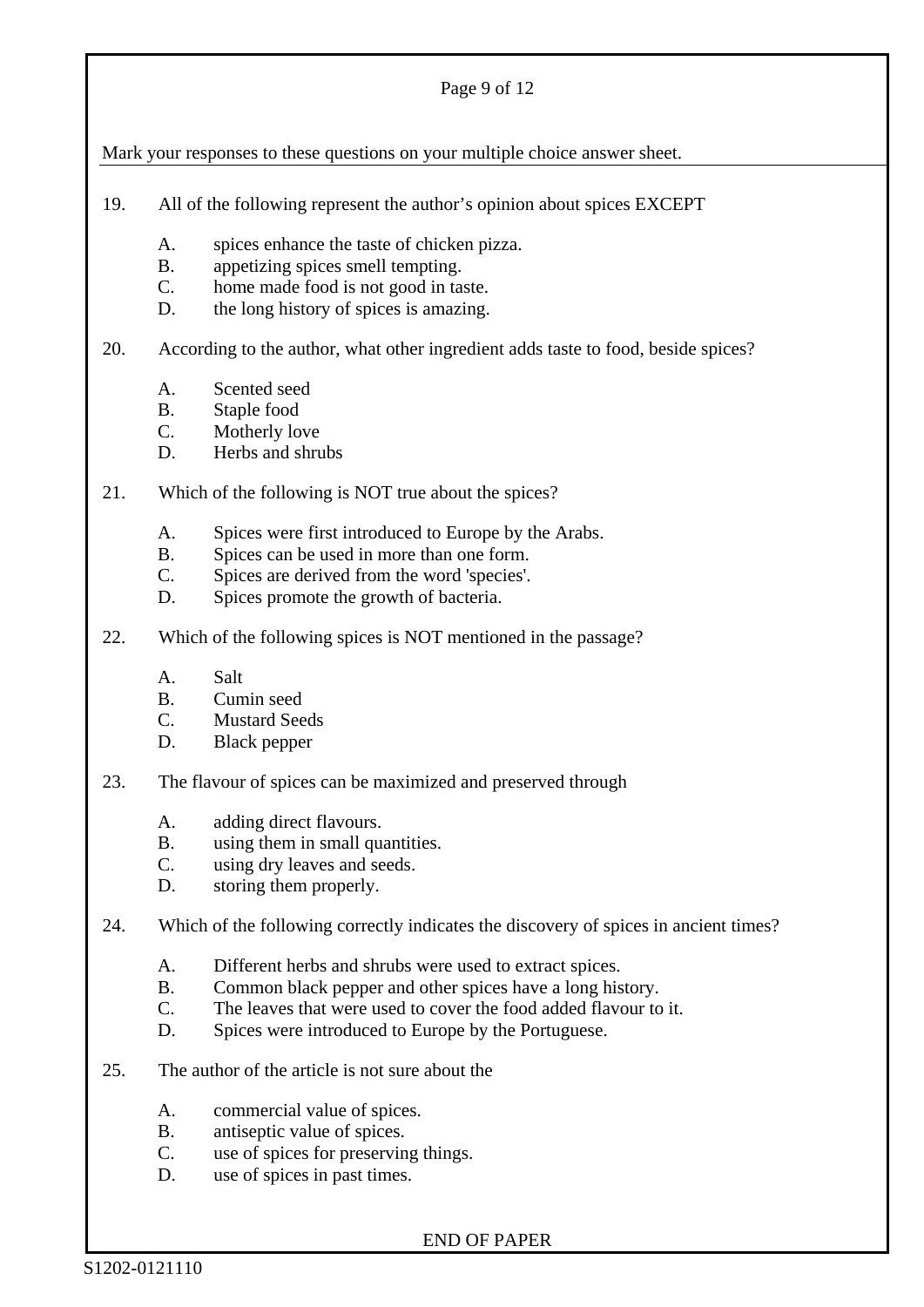Page 10 of 12

# Please use this page for rough work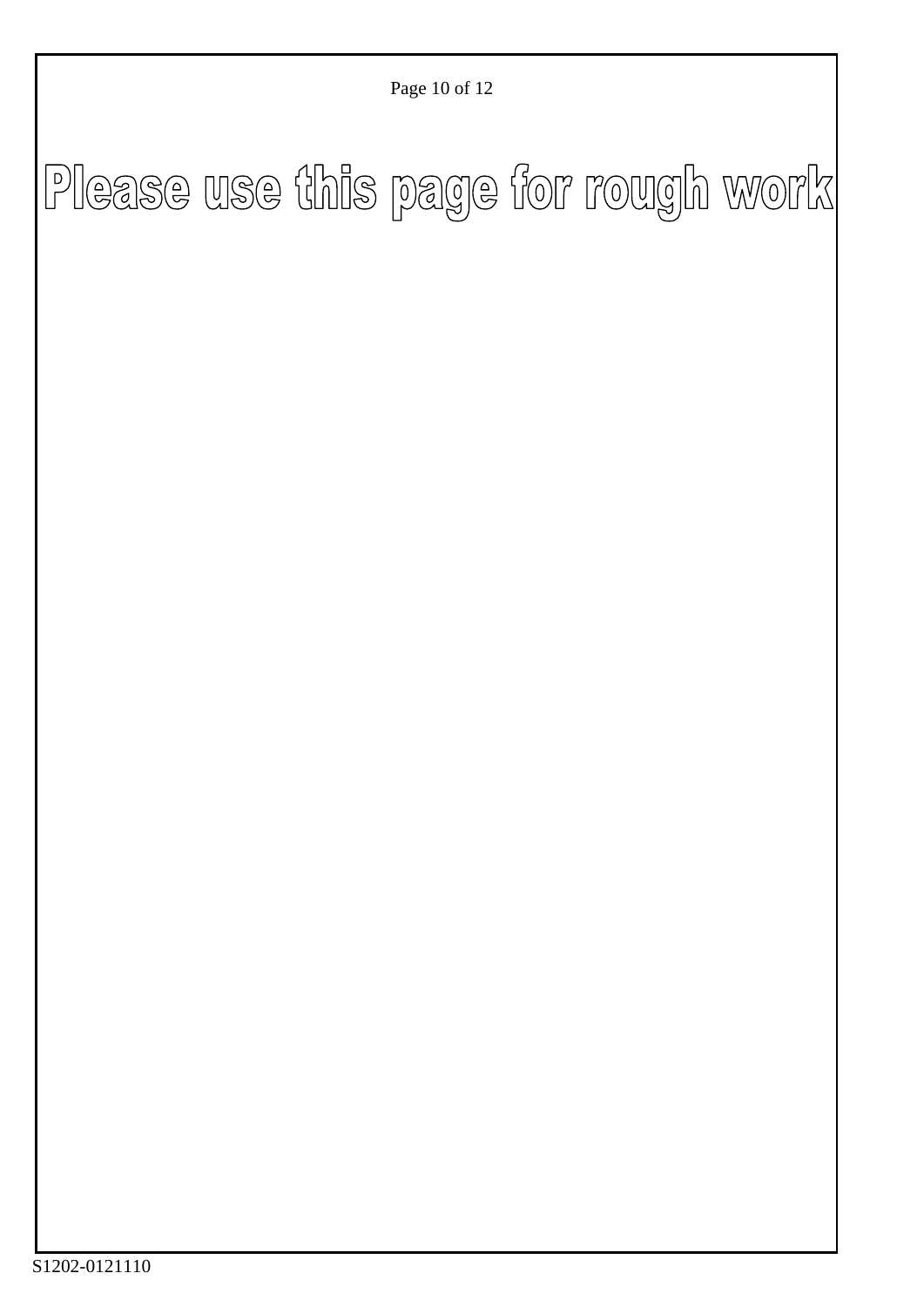